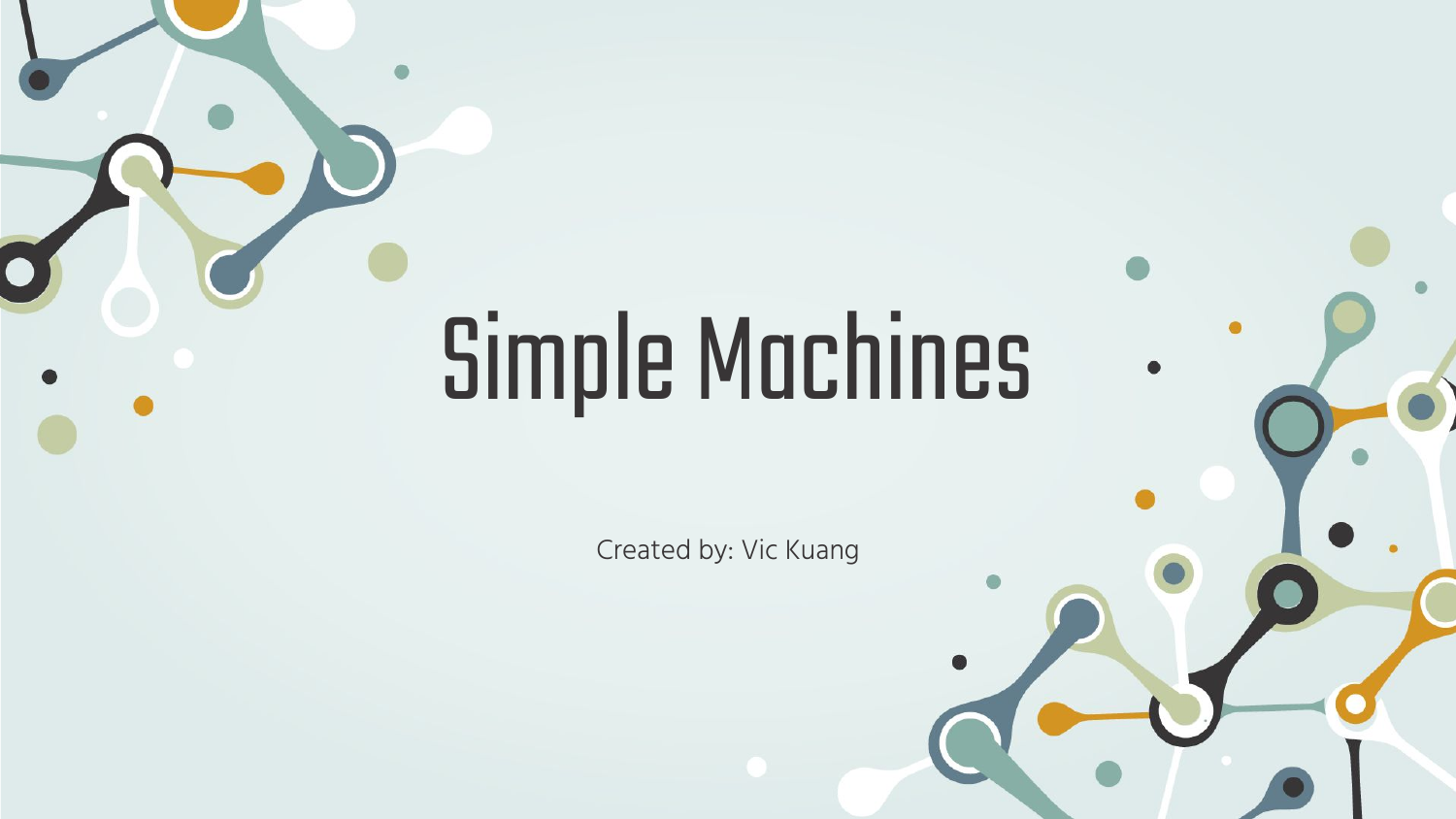

### What are Simple Machines?



# A **simple machine** is a device with very few moving parts that make work easier. There are 6 types of simple machines:

- Wheel and axle
- **Lever**
- Inclined plane
- **Pulley**
- **Screw**
- Wedge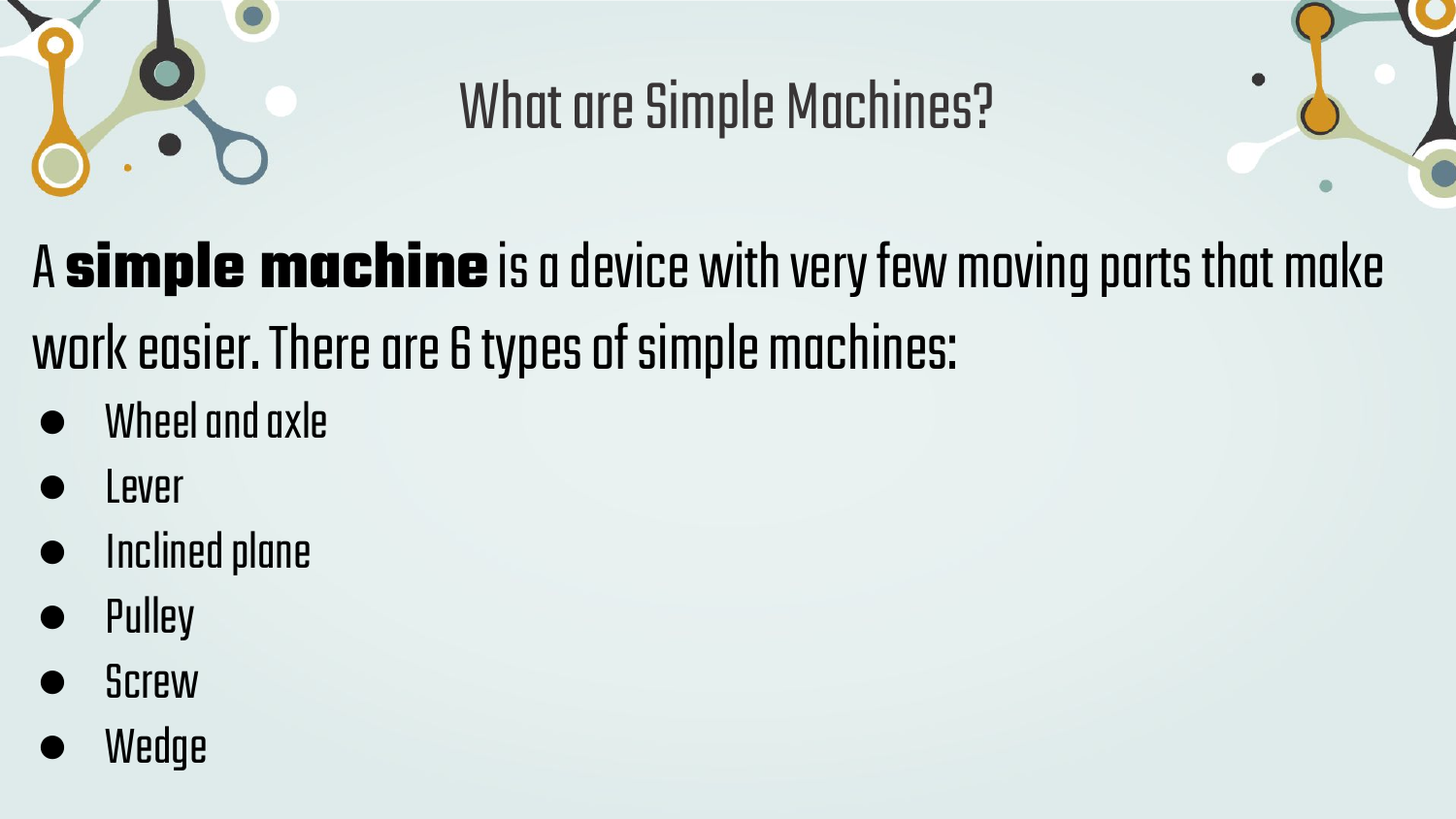

#### The Wheel and Axle

#### A **wheel and axle** is a simple machine that is used to lift or move loads. It consists of a wheel and a rod that goes through the center, called the axle.

#### Examples of wheel and axle: revolving doors, steering wheel, water wheel, door knob, etc.

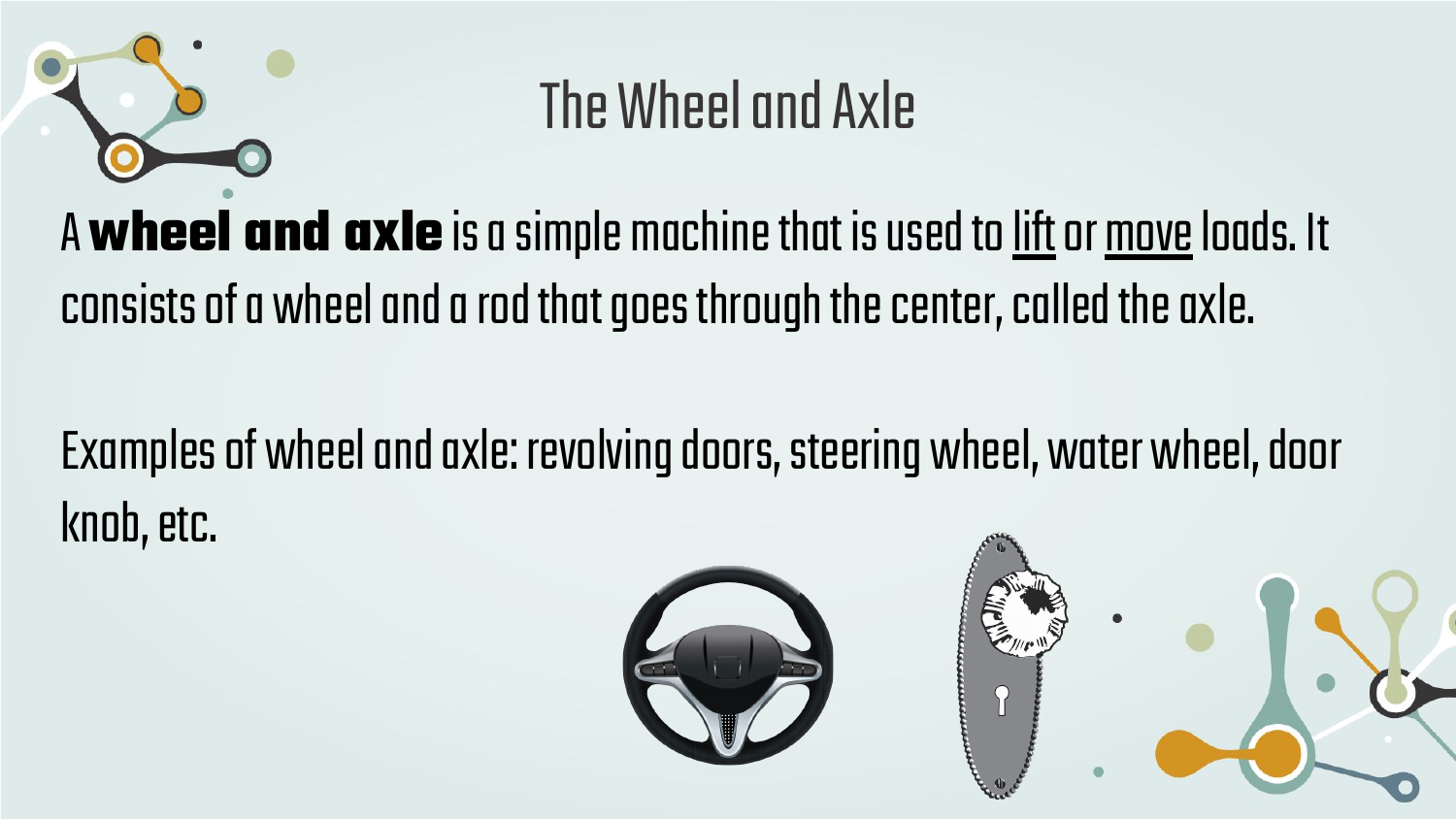

#### The Lever

#### A **lever** is a simple machine that helps move heavy objects. It consists of a beam and a fulcrum. It is free to rotate on a pivot.

Examples of a lever: seesaw, scissors, weighing balance, etc.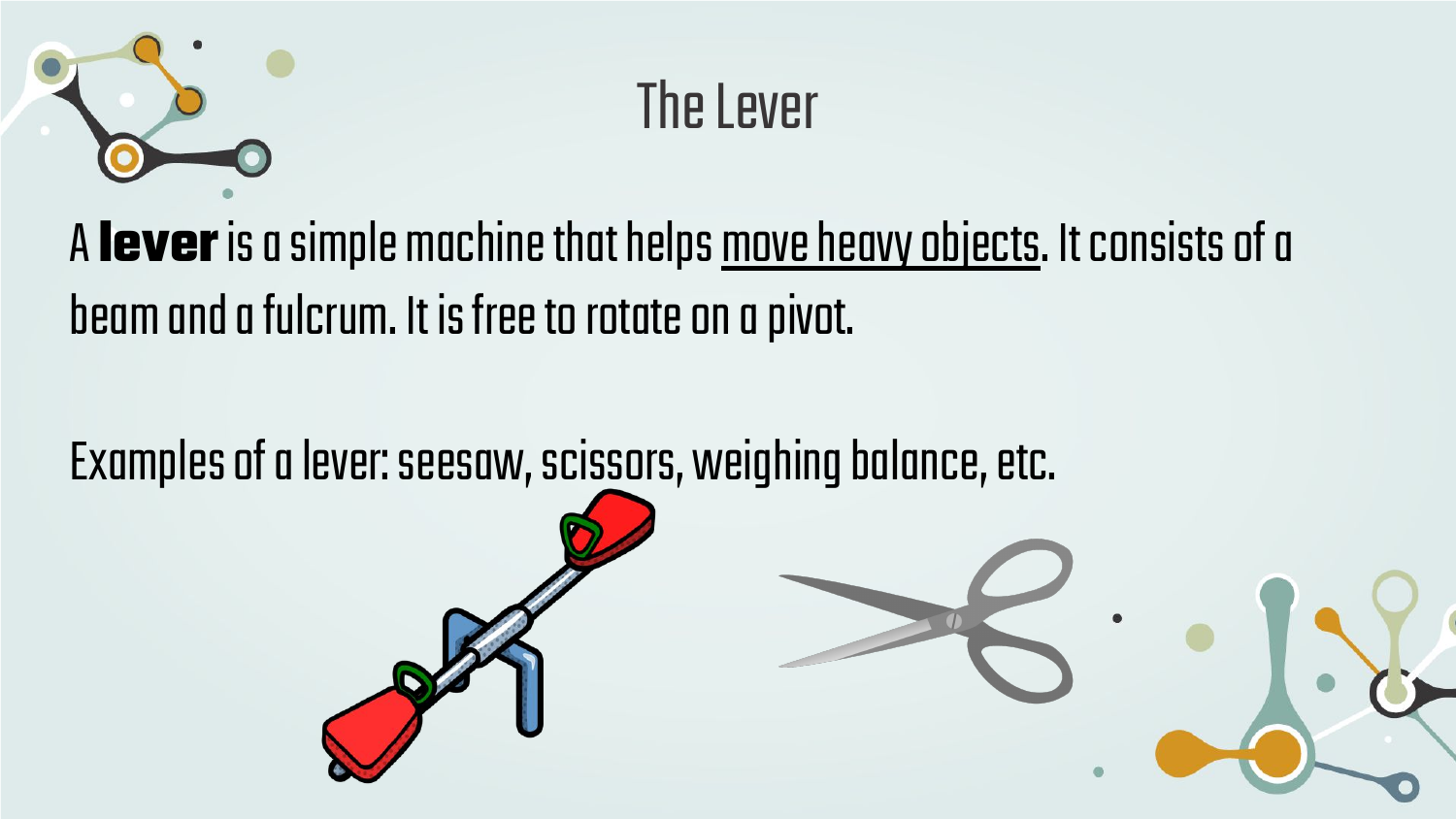

#### The Inclined Plane

An **inclined plane** is a simple machine that also helps move heavy objects. It consists of a surface that connects from a low elevation to a higher elevation.

#### Examples of an inclined plane: ramp, slide, etc.



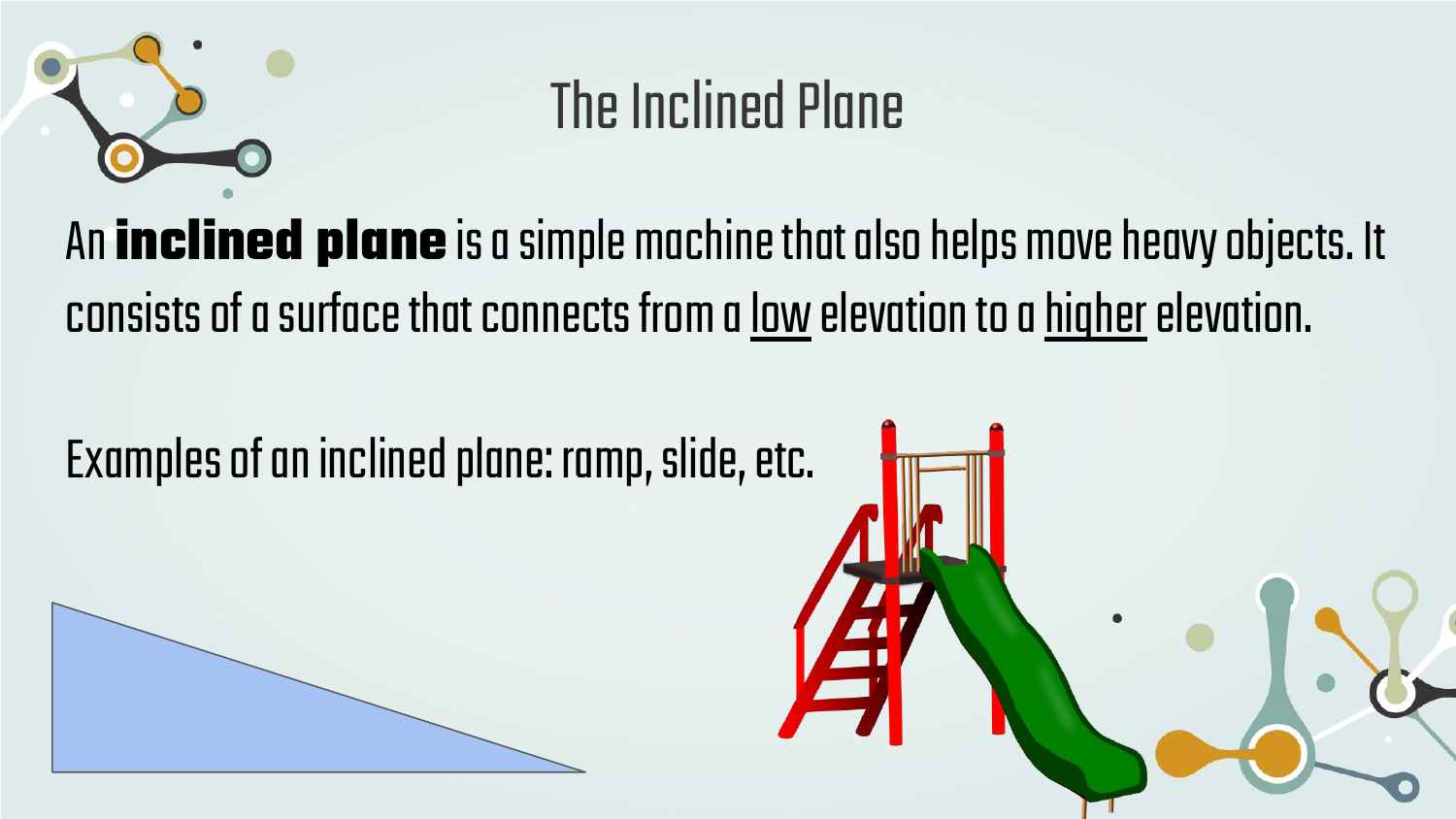# The Pulley A **pulley** is a simple machine that can move things from a low area to a higher one. It consists of a rope and wheel.

Examples of a pulley: elevators, flagpoles, clothe lines, etc.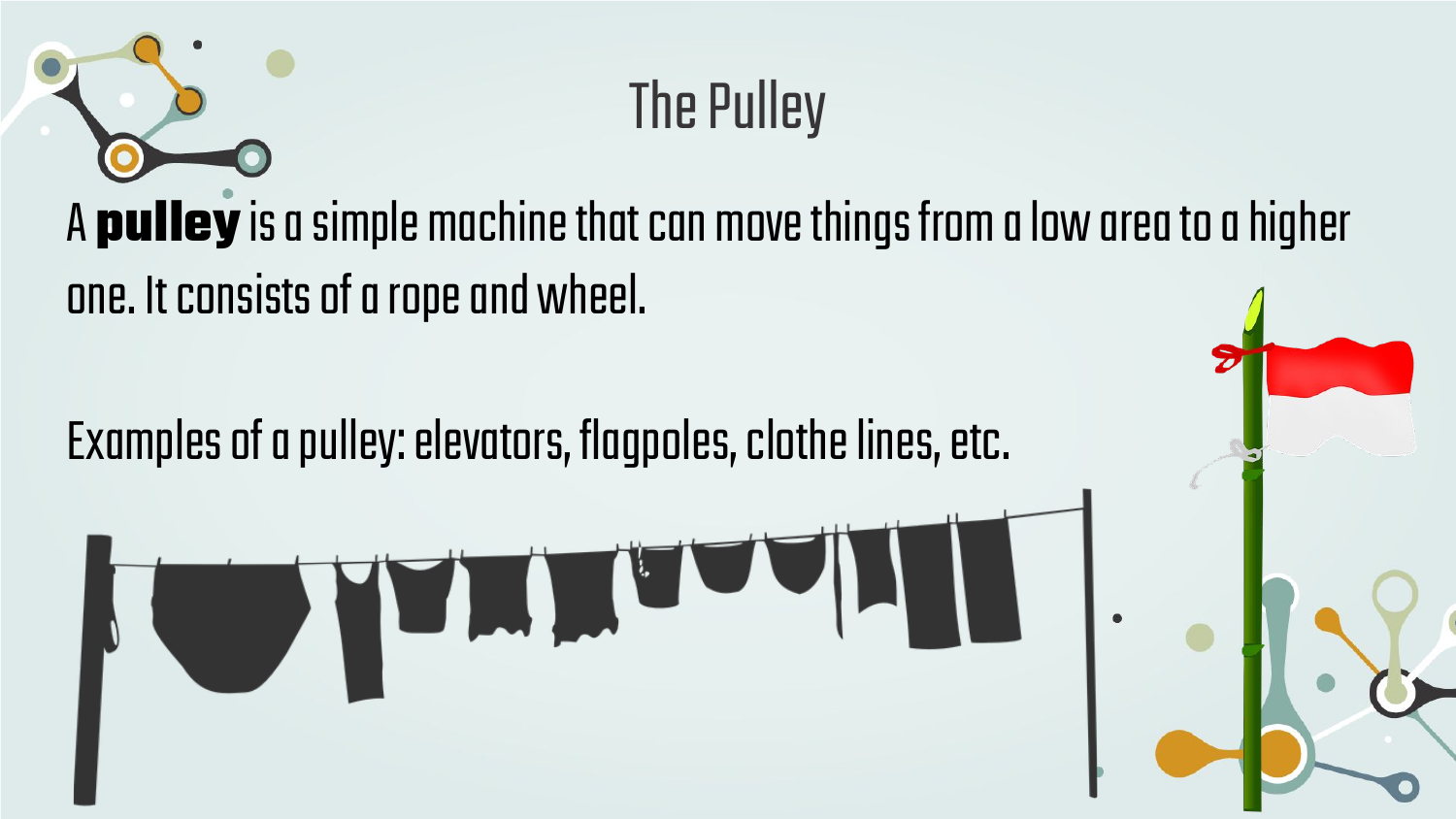

### The Screw

A **screw** is a simple machine that is used to lift or hold things together. It is usually made out of steel.

Examples of a screw: jar lid, water bottle cap, a drill, etc.



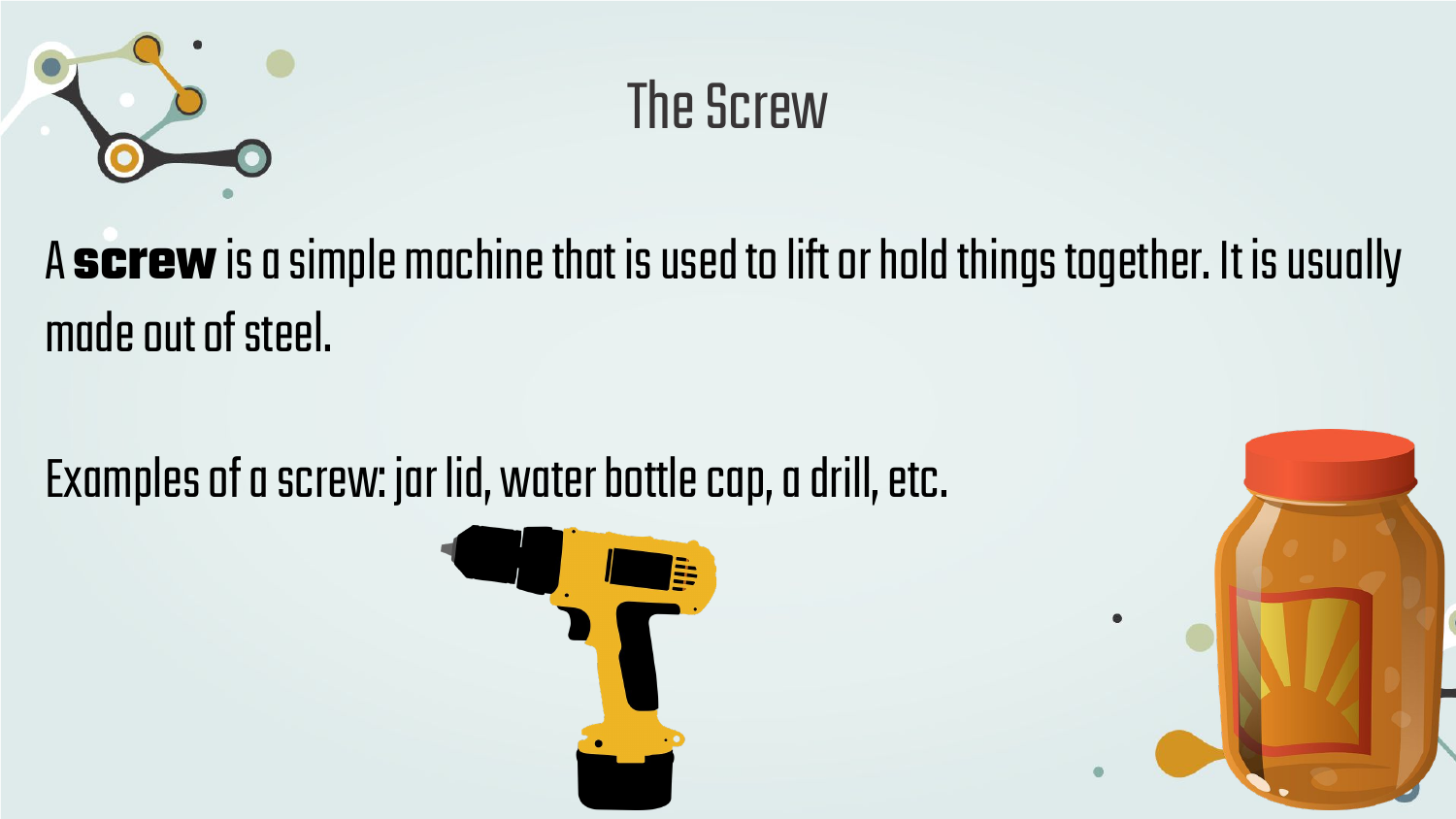

## The Wedge

A **wedge** is a simple machine that is used to push two objects apart or hold things together. It consists of two inclined planes.

Examples of a wedge: shovel, knife, doorstop, etc.